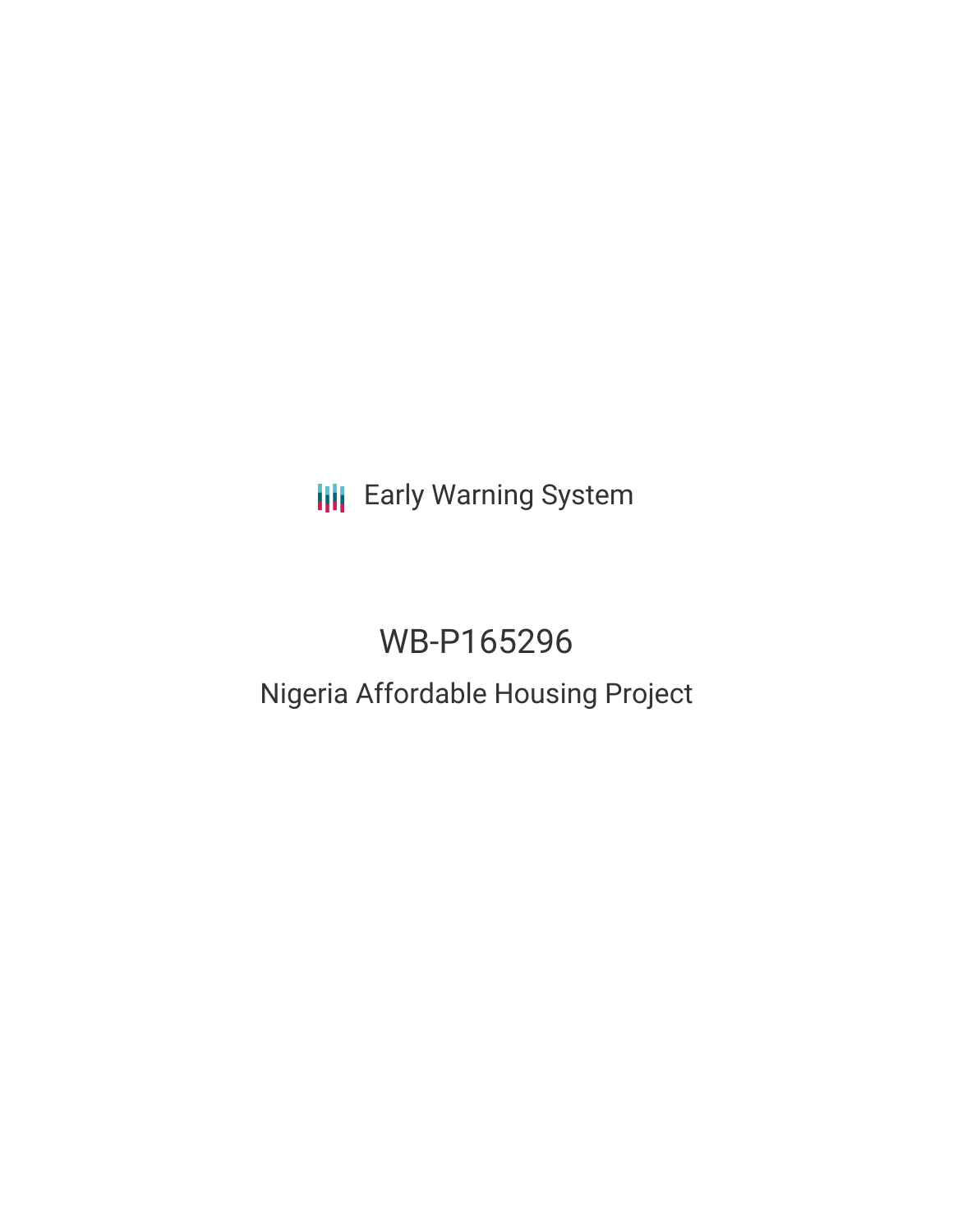

#### **Quick Facts**

| <b>Countries</b>               | Nigeria                     |
|--------------------------------|-----------------------------|
| <b>Financial Institutions</b>  | World Bank (WB)             |
| <b>Status</b>                  | Proposed                    |
| <b>Bank Risk Rating</b>        | U                           |
| <b>Voting Date</b>             | 2019-01-17                  |
| <b>Borrower</b>                | Federal Ministry of Finance |
| <b>Sectors</b>                 | Construction                |
| <b>Investment Amount (USD)</b> | \$150.00 million            |
| <b>Project Cost (USD)</b>      | \$150.00 million            |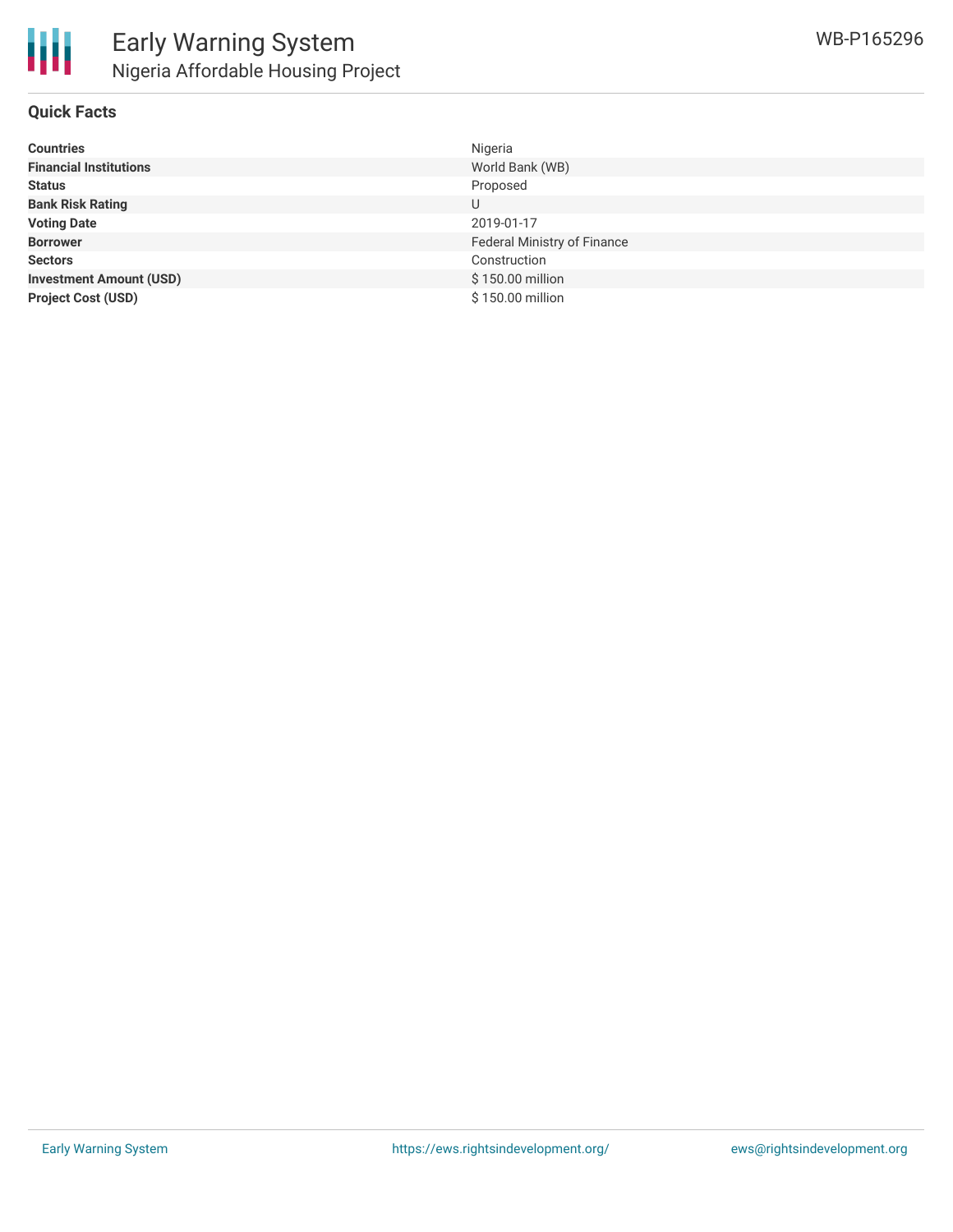

## **Project Description**

The objective of the project is to increase access to mortgage finance for targeted underserved households.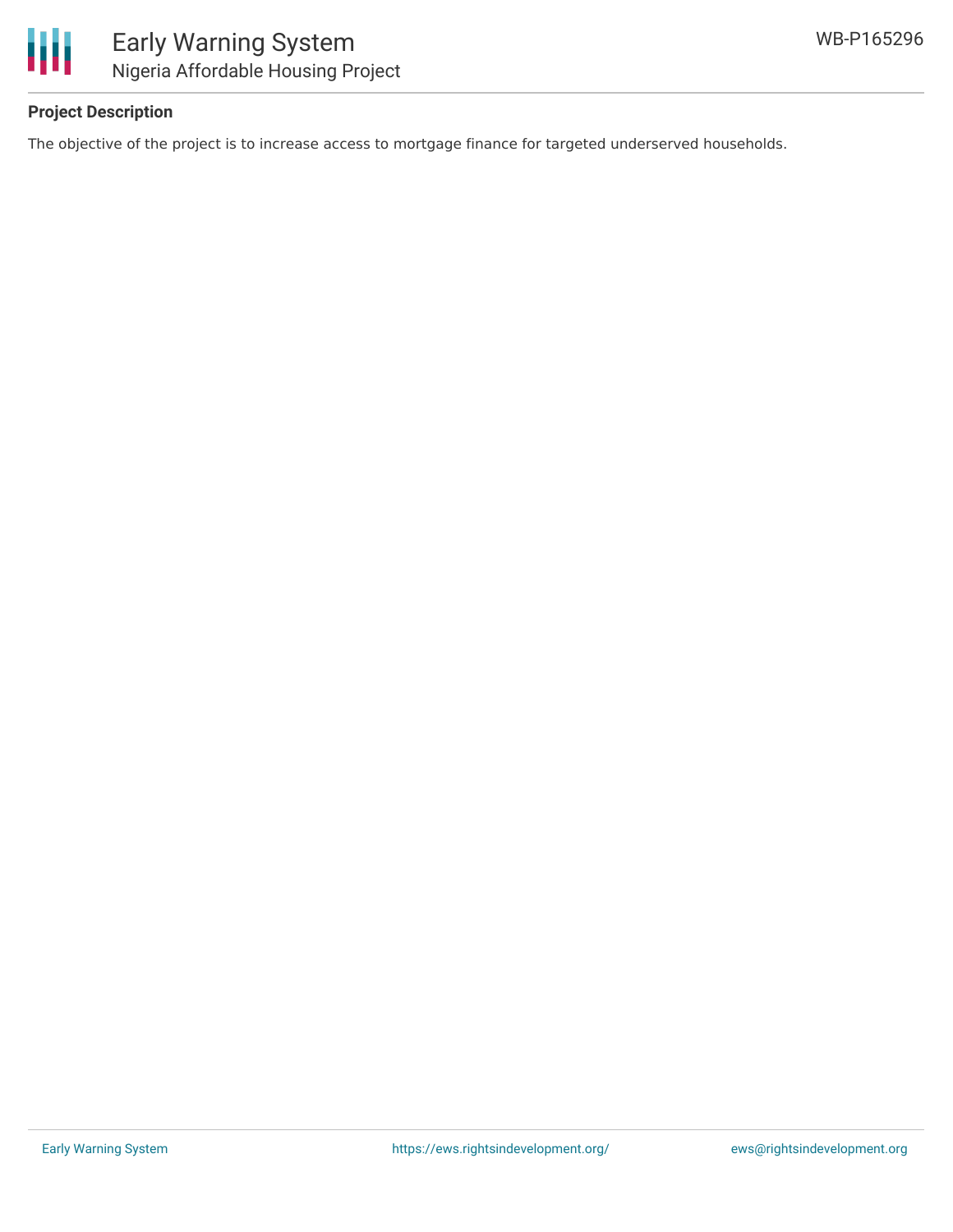

## **Investment Description**

World Bank (WB)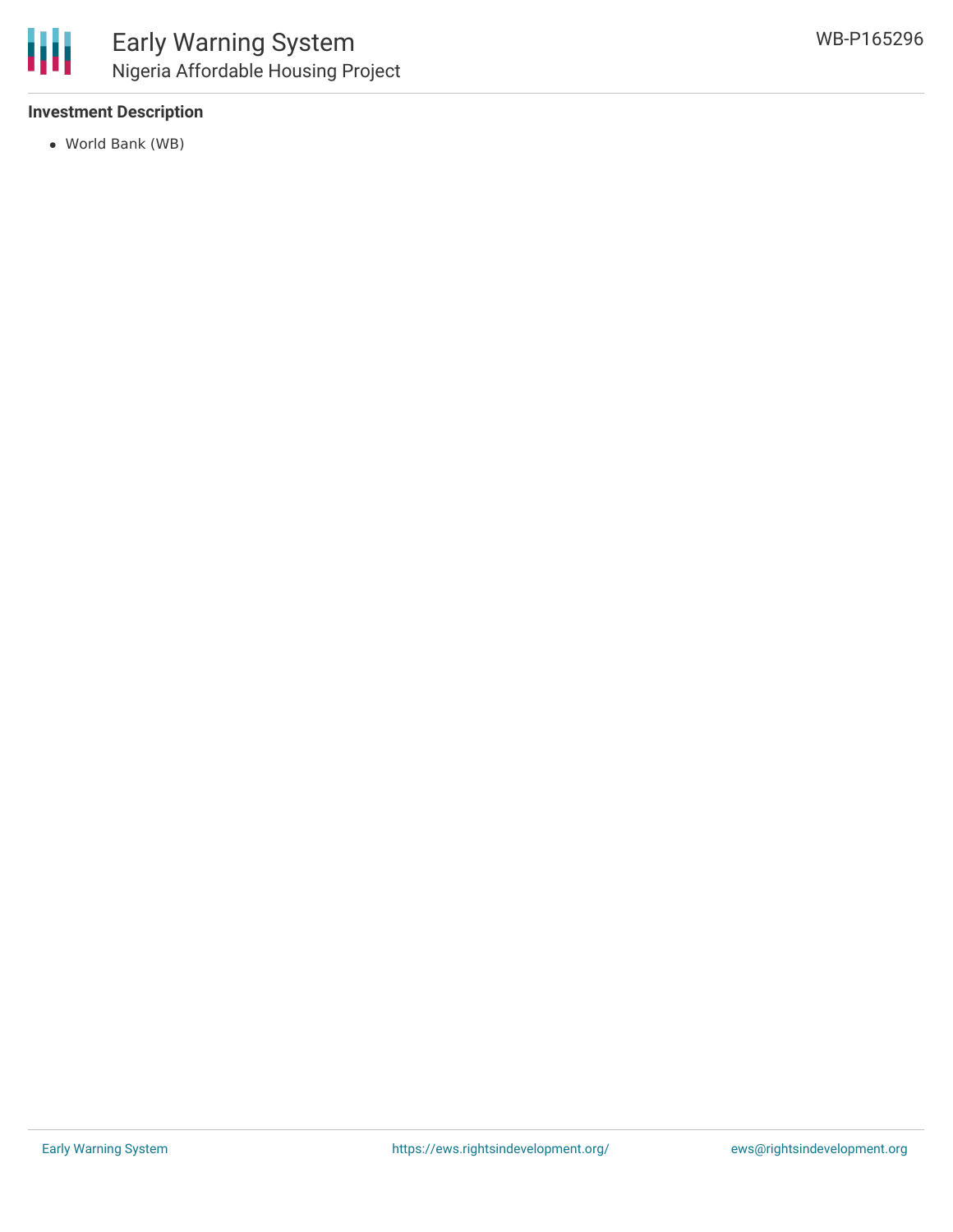

## **Contact Information**

Federal Ministry of Finance Adora Asonye Special Adviser to the Honourable Minister Adora.Asonye@finance.gov.ng

ACCOUNTABILITY MECHANISM OF WORLD BANK

The World Bank Inspection Panel is the independent complaint mechanism and fact-finding body for people who believe they are likely to be, or have been, adversely affected by a World Bank-financed project. If you submit a complaint to the Inspection Panel, they may investigate to assess whether the World Bank is following its own policies and procedures for preventing harm to people or the environment. You can contact the Inspection Panel or submit a complaint by emailing ipanel@worldbank.org. You can learn more about the Inspection Panel and how to file a complaint at:

http://ewebapps.worldbank.org/apps/ip/Pages/Home.aspx.